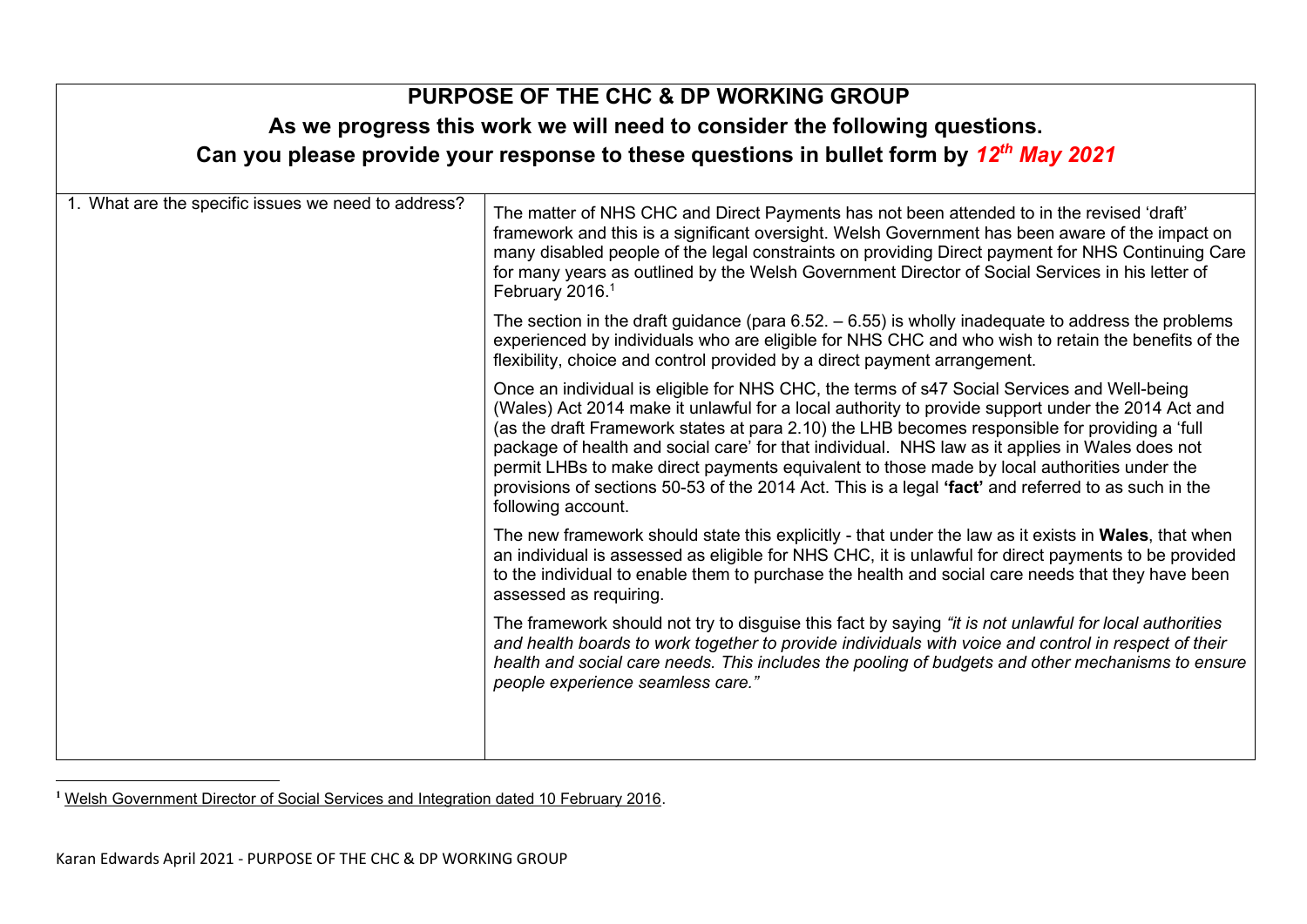|                                                                                       | The above statement creates confusion for recipients and potential recipients of                                                                                                                                                                                                                                                                                                                                                                                                                                                                                                                                                                                                                               |
|---------------------------------------------------------------------------------------|----------------------------------------------------------------------------------------------------------------------------------------------------------------------------------------------------------------------------------------------------------------------------------------------------------------------------------------------------------------------------------------------------------------------------------------------------------------------------------------------------------------------------------------------------------------------------------------------------------------------------------------------------------------------------------------------------------------|
|                                                                                       | NHS CHC and creates an expectation of LHBs and LAs that they are legally constrained from<br>delivering.                                                                                                                                                                                                                                                                                                                                                                                                                                                                                                                                                                                                       |
|                                                                                       | The Framework must provide 'grown up' and explicit advice as to how this problem is to be<br>resolved: legally resolved and resolved to maximise the well-being of individuals. The framework<br>needs therefore to: (1) address the cultural problem within the NHS which obstructs flexibility,<br>choice and control (2) provide practical advice as to what can be done.                                                                                                                                                                                                                                                                                                                                   |
|                                                                                       |                                                                                                                                                                                                                                                                                                                                                                                                                                                                                                                                                                                                                                                                                                                |
| 2. What are the impacts of these issues on<br>individuals, their families and carers? | The impact of this 'legal fact' and the failure of the Welsh Government and LHBs to take positive<br>remedial action means that many disabled people, their families and carers experience severe and<br>unnecessary disruption / harm to their fundamental rights: harm measured in terms of loss of<br>employment, education, training, leisure, normal independent living opportunities, distress and<br>anxiety. This impact engages fundamental human rights for example Article 8 of the European<br>Convention on Human Rights (respect for private and family life) and Article 19 of the UN<br>Convention on the Rights of Persons with Disabilities ('CRPD' - the right to independent living.       |
|                                                                                       | These rights enshrined in Art.8 of the HRA and the in Art 19 of the UN Convention on the Rights of<br>Person with Disabilities require a cultural change in the NHS that can support the complex<br>community care and support needs of disabled people as the real consequence that this failure<br>may be that an individual is faced with no realistic option apart from institutionalisation.                                                                                                                                                                                                                                                                                                              |
|                                                                                       | Currently disabled people who are assessed as having primary health care needs are being forced<br>to relinguish their hard fought for rights to manage their own care in Wales.                                                                                                                                                                                                                                                                                                                                                                                                                                                                                                                               |
|                                                                                       | For many in Wales who see disabled people in England having the right to continue with managing<br>their care through a Direct Payment this is difficult to understand and accept.                                                                                                                                                                                                                                                                                                                                                                                                                                                                                                                             |
|                                                                                       |                                                                                                                                                                                                                                                                                                                                                                                                                                                                                                                                                                                                                                                                                                                |
| 3. How do these issues impact LHBs and LAs?                                           | Both LHBs and LAs are adversely impacted by the amount of administrative time taken trying to<br>resolve situations where individuals are refusing to be assessed for NHS CHC - out of fear of<br>the loss of their direct payment and with this , the loss of the benefits this arrangement provides<br>for them - notably flexibility, choice and control over their care arrangements. In many contexts<br>it appears that the current inadequate arrangements mean that LHBs gain financially at the<br>expense of LAs. This is due to the fact that many individuals who are de facto above the legal<br>limits of social care (in terms of s47 of the 2014 Act) remain funded by LAs because they refuse |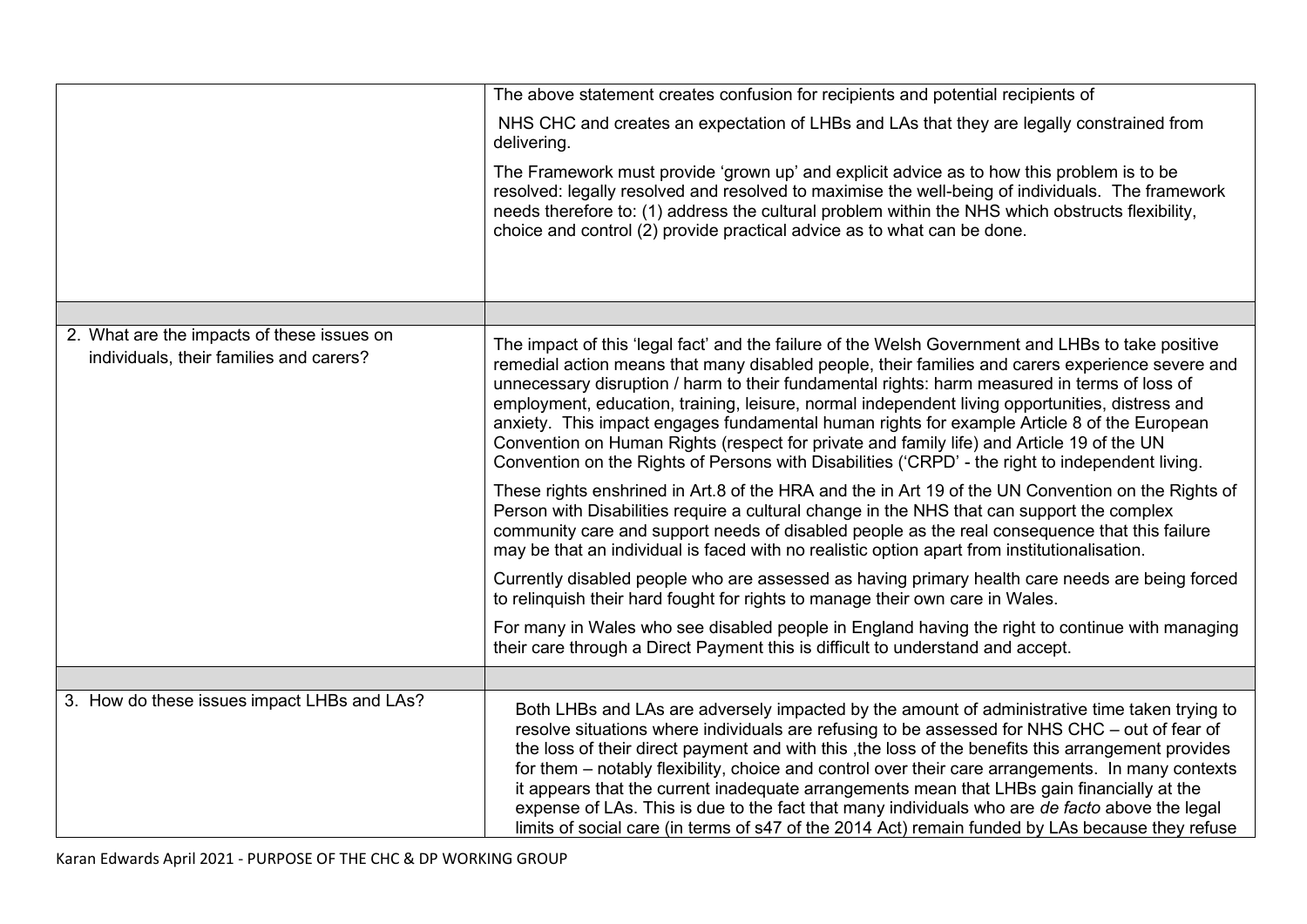|                                                                                                                                                             | an NHS CHC assessment and LAs feel compelled to continue their funding (albeit illegally)<br>because of the severe impact a funding withdrawal would have on their fundamental human<br>rights.<br>This may also lead to many needs that have been identified and are eligible are not met because<br>the LA is not able to or prepared to fund these needs and an inadequate response to assessed<br>and eligible needs for care and support.                                                                                                                                                                                                                                                                                                                                                                                                                                                                                                                              |
|-------------------------------------------------------------------------------------------------------------------------------------------------------------|-----------------------------------------------------------------------------------------------------------------------------------------------------------------------------------------------------------------------------------------------------------------------------------------------------------------------------------------------------------------------------------------------------------------------------------------------------------------------------------------------------------------------------------------------------------------------------------------------------------------------------------------------------------------------------------------------------------------------------------------------------------------------------------------------------------------------------------------------------------------------------------------------------------------------------------------------------------------------------|
|                                                                                                                                                             |                                                                                                                                                                                                                                                                                                                                                                                                                                                                                                                                                                                                                                                                                                                                                                                                                                                                                                                                                                             |
| 4. What are LHBs and LAs currently doing to provide<br>solutions to these issues?                                                                           | At present it appears that LHBs and LAs currently doing very little to provide practical solutions to<br>this problem – but are in fact wasting a great deal of administrative time trying in some situations<br>to resolve the individual's concerns and to reach an inter-agency arrangement to address these<br>problems. In other situations, the absence of a legal solution means that disabled people are left<br>feeling anxious, threatened and accepting inappropriate care provision.                                                                                                                                                                                                                                                                                                                                                                                                                                                                            |
|                                                                                                                                                             |                                                                                                                                                                                                                                                                                                                                                                                                                                                                                                                                                                                                                                                                                                                                                                                                                                                                                                                                                                             |
|                                                                                                                                                             |                                                                                                                                                                                                                                                                                                                                                                                                                                                                                                                                                                                                                                                                                                                                                                                                                                                                                                                                                                             |
| 5. What does the revised Framework say about the<br>delivery of person centered CHC and the interface<br>between CHC and DPs?                               | The sections in the revised Framework concerning this problem are wholly inadequate $-$ as noted<br>above under section 1.                                                                                                                                                                                                                                                                                                                                                                                                                                                                                                                                                                                                                                                                                                                                                                                                                                                  |
|                                                                                                                                                             |                                                                                                                                                                                                                                                                                                                                                                                                                                                                                                                                                                                                                                                                                                                                                                                                                                                                                                                                                                             |
| 6. What are the barriers that stand in the way of LHBs<br>using the current flexibilities within the Framework<br>to provide the outcomes individuals want? | The barriers that stand in the way of LHBs providing direct payments to individuals who are eligible<br>for NHS CHC do not derive from the Framework - but from the NHS legislation in Wales and the<br>effect of Social Services and Well-being (Wales) Act 2014 s47. There are no 'flexibilities' proposed<br>in the Framework for overcoming this problem. All the Framework does is to: (1) state what can be<br>done if a person is not eligible for fully funded CHC (see below); and (2) to use meaningless<br>platitudes to suggest that somehow a 'spirit of co-production' can resolve the legal problem or that<br>somehow the loss of a right to a direct payment can be assuaged by being told that they have not in<br>fact 'lost their voice, choice and control over their daily lives'. This is an on utterly unacceptable<br>approach for major guidance when there is a widespread consensus that this is an issue engaging<br>fundamental human rights. |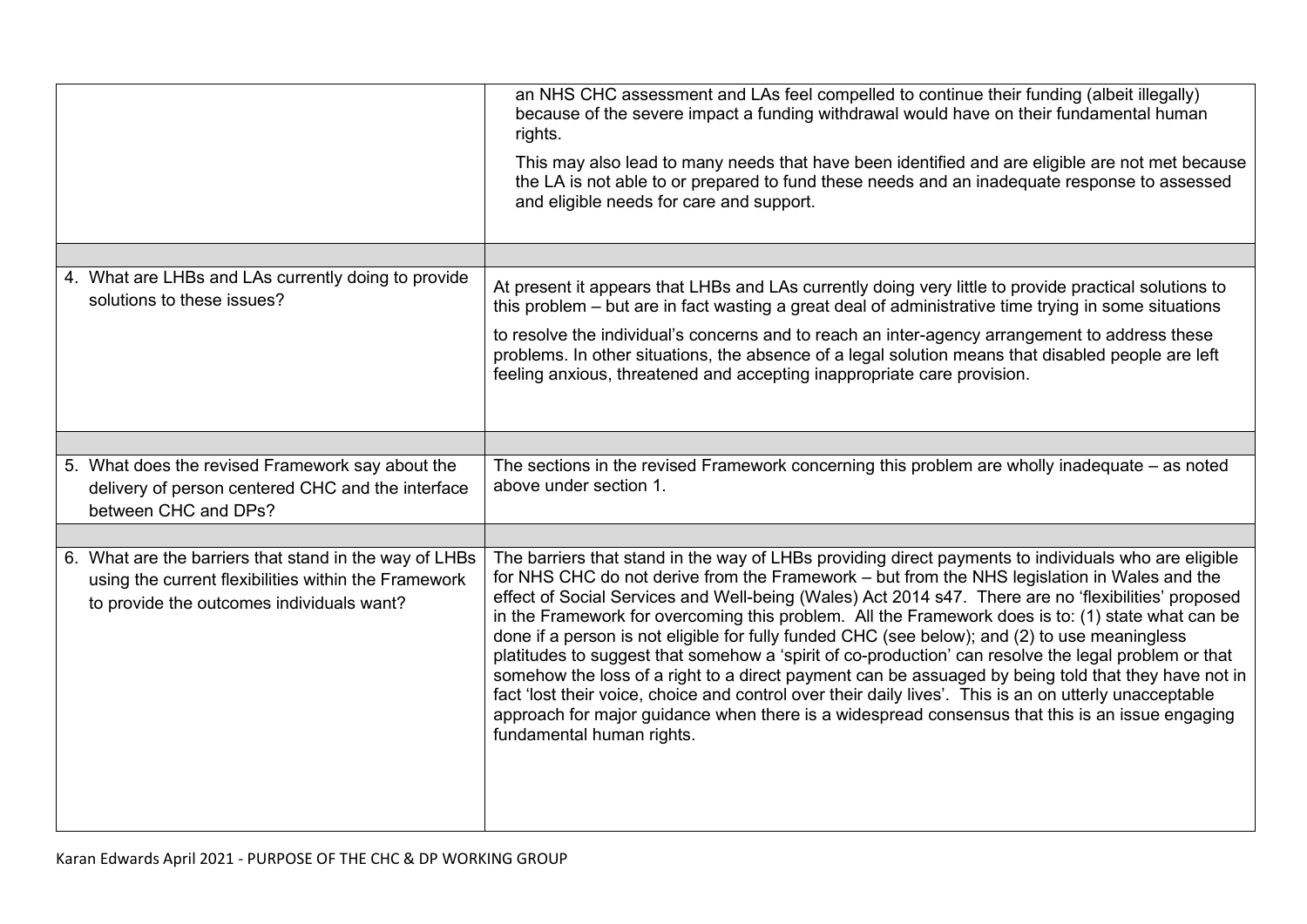|                                                                    | Jointly Funded LHB and LA Packages of Care<br>Joint funding arises where a person is not eligible for fully funded NHS CHC but has substantial<br>health care needs. These health care needs are assessed as being beyond the powers of a local<br>authority social services department.<br>In these circumstances, the revised Framework should set out that a Direct Payment is a choice<br>afforded to all disabled people who are assessed as having both health and social care needs that<br>is funded by both the local authority and local health board.<br>This should be supported by clear and unambiguous guidance to LHBs and LAs about funding of<br>joint package and the mechanism that needs to be established should people wish to continue<br>with a Direct Payment or indeed choose a Direct Payment to organise their care and support.                                                                                                                                                                                                                            |
|--------------------------------------------------------------------|------------------------------------------------------------------------------------------------------------------------------------------------------------------------------------------------------------------------------------------------------------------------------------------------------------------------------------------------------------------------------------------------------------------------------------------------------------------------------------------------------------------------------------------------------------------------------------------------------------------------------------------------------------------------------------------------------------------------------------------------------------------------------------------------------------------------------------------------------------------------------------------------------------------------------------------------------------------------------------------------------------------------------------------------------------------------------------------|
|                                                                    |                                                                                                                                                                                                                                                                                                                                                                                                                                                                                                                                                                                                                                                                                                                                                                                                                                                                                                                                                                                                                                                                                          |
| 7. Solutions that can be included in the Framework at<br>this time | Welsh Government has the option of amending primary legislation to allow for NHS funding to<br>individuals through a direct payment for NHS CHC.<br>In the current legal situation, it appears that there is only one uncontested way of addressing many<br>of the problems resulting from the absence of a provision in Welsh NHS law providing for the<br>making of direct payments – namely the use of Independent User Trusts (IUTs). IUTs were first<br>developed as a mechanism to overcome the absence of a right to direct payment for social care (ie<br>prior to the Community Care (Direct Payments) Act 1996. <sup>2</sup> In Gunter v SW Staffordshire PCT<br>2005] EWHC 1894 (Admin) Collins J held that there was nothing in principle in the NHS Acts to<br>preclude a health body making direct payments to an IUT which would then make arrangements for<br>the necessary support needs of the individual. <sup>3</sup> The trustees in such an arrangement could be a<br>Centre for Independent Living, the disabled person's family or friends or some other support |

<sup>2</sup> See for example L Clements and P Thompson *Community Care and the Law* (Legal Action Group 6th ed 2017) paras 10.104 – 10.109.

<sup>3</sup> See also Rhydian Social Welfare Law in Wales *[Direct Payments and NHS Continuing Health Care](http://www.lukeclements.co.uk/direct-payments-and-nhs-continuing-health-care/)* .

Karan Edwards April 2021 - PURPOSE OF THE CHC & DP WORKING GROUP